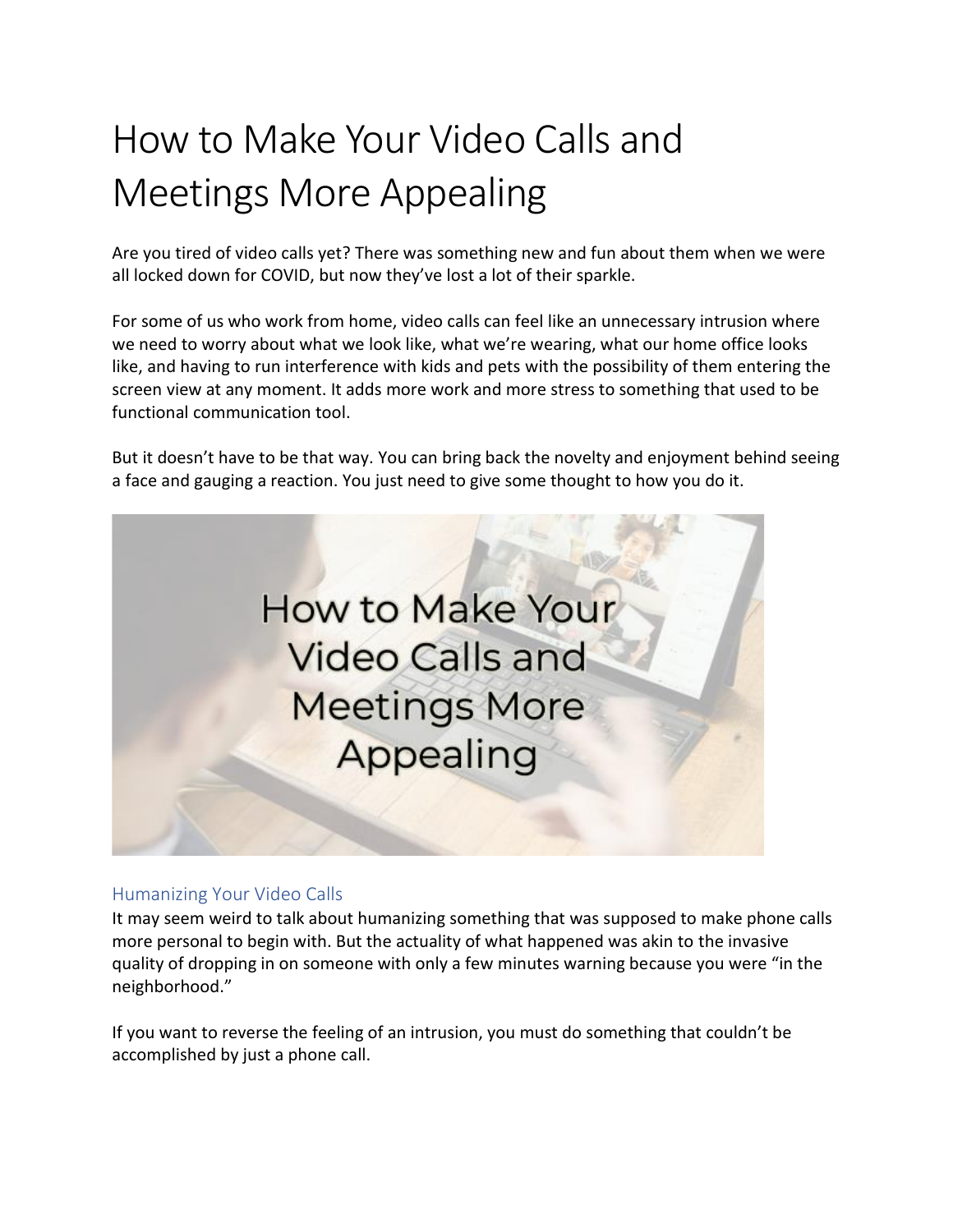## Give Warning and Be Clear

If you're hosting a video call do so with advanced warning and make sure everyone invited knows it's a video call. Many companies these days use video calling software like Zoom even with cameras are off. So, it's hard to tell what's expected from the simple invite.

You want your attendees to know you want to see them or whether you're just using the call-in Zoom number for convenience, no screens required.

Providing warning allows people (and their surroundings) to look their best and gives them advanced notice to plan for small distractions like barking dogs or cats who want to sit on keyboards.

Don't use video calls for an unexpected quick compliment, reprimand, or assignment. If you do, you're introducing unneeded stress on the other end.

Also, before scheduling a video call or meeting, ask yourself if it's necessary to see one another. If it is, go ahead. If you're just giving an update, and a face isn't necessary, forgo the video call.

#### Use the Tech

If you have several people joining, the chat feature can be incredibly important for keeping the conversation going without creating interruptions. Dutiful multi-taskers can host the call and monitor the questions coming in. But if you want to concentrate on the delivery of the content, place someone in charge of answering and monitoring as you go. That way everyone can remain engaged while you speak.

Whenever possible make time for questions. If you can't get to them, create an FAQ to be delivered (or posted) later to attendees based on what appears in the chat. This helps give everyone a voice and ensures they feel heard. It also is an incredible development and refinement tool if you are giving the same presentation to multiple groups. By saving the chat and reviewing it later, you can see exactly what points require additional clarification and prepare for your next presentation accordingly.

There are fun filter features where you can change backgrounds or your face (remember the CEO stuck in potato head mode?). Consider allowing your team to use these on occasion for a little comic relief, where appropriate.

#### Lead with Humanity

If you're the host or organizer, be human. Loosen up a little on a video call. Be less formal. Host the call from a room that doesn't look like a board room. Let your audience see more of your personality by what objects are behind you. Log on early to make small talk with those who dial-in ahead of schedule.